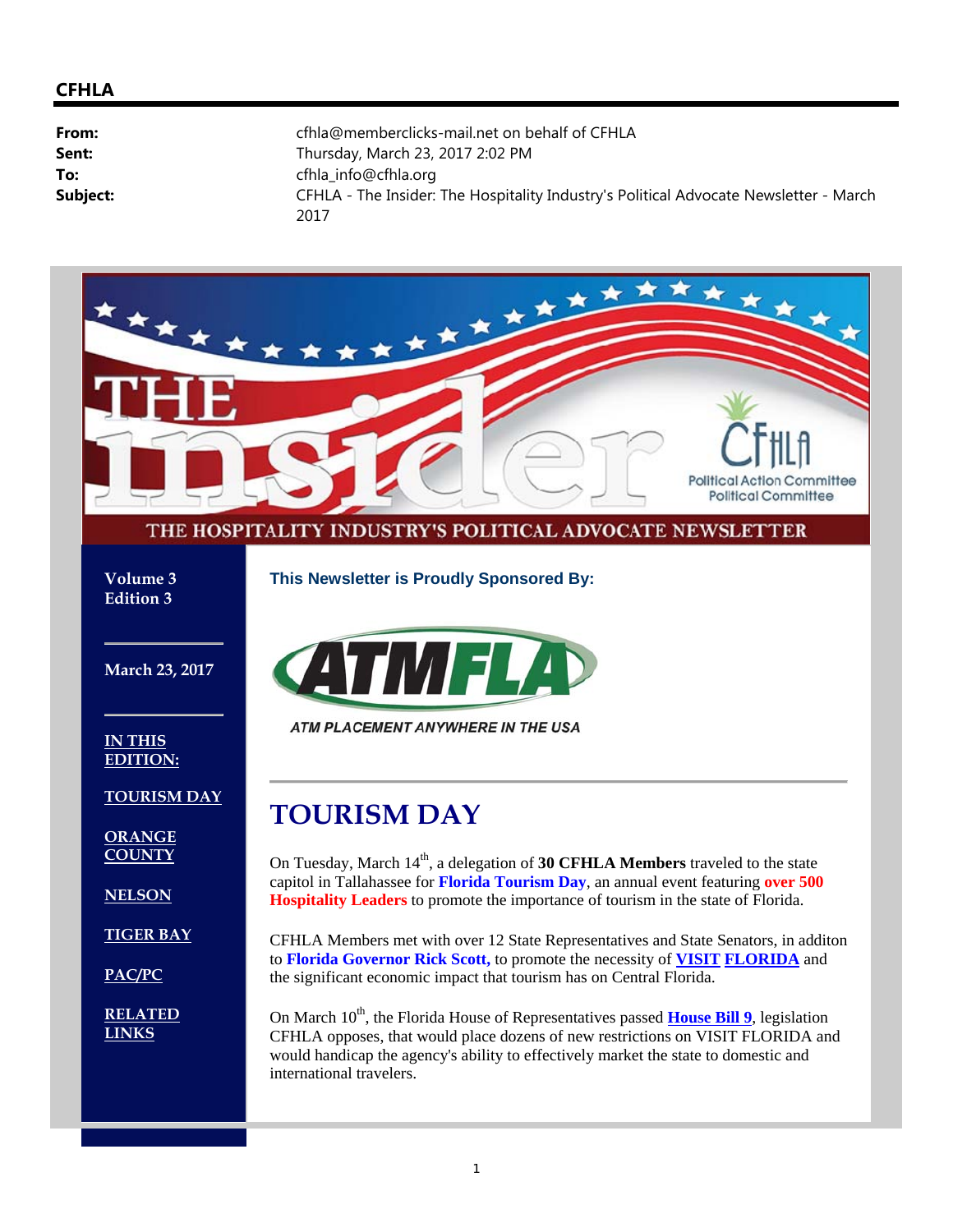#### **INTEREST**

**Florida Governor Rick Scott**

**State of Florida Senate**

**State of Florida House of Representatives**

**Orange County**

**Osceola County**

**Seminole County**

**City of Orlando**

**City of Kissimmee**

**City of Sanford**

#### *number of Senators stated their confidence that the Senate values VISIT FLORIDA and would not pass a companion bill for HB 9.*

CFHLA Members also discussed other **2017 CFHLA Legislative Priorities,** including *the need to sunset or repeal legislation passed in 2016* that expanded the allowed uses of Tourist Development Tax (TDT) dollars to include public safety projects in three Florida Panhandle counties.



Delegation Members met with State of Florida Governor Rick Scott to discuss the importance of Tourism in Central Florida



CFHLA Delegation Members discuss VISIT FLORIDA funding with State Representative Mike La Rosa



Board Member Cindy Staley of the Sheraton Lake Buena Vista Resort, CFHLA Board Chairman David Bartek of Loews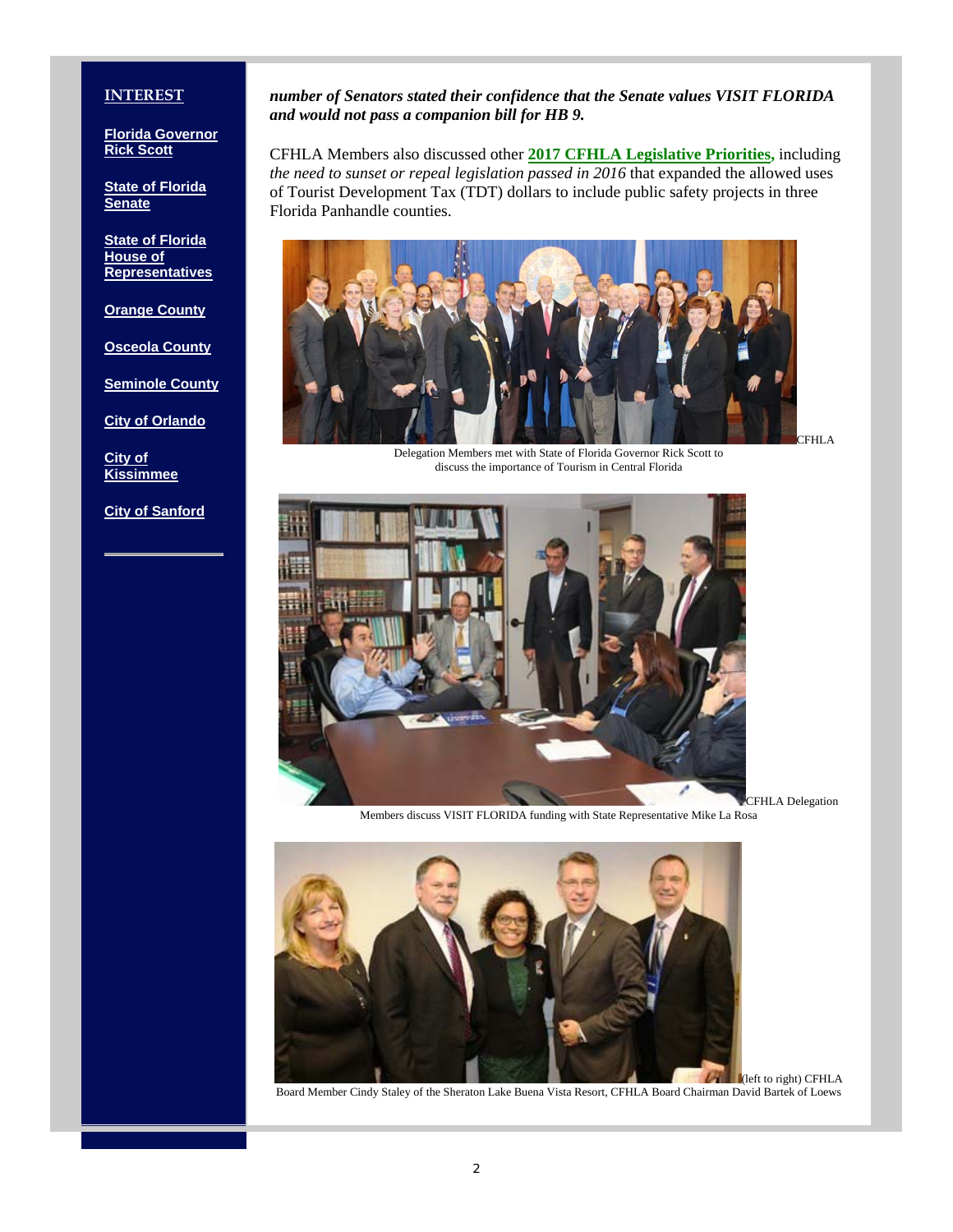Fred Sawyers of the Walt Disney World Swan and Dolphin Resort



Members meet with State Senator Randolph Bracy - District 11

CFHLA Delegation



(left to right) CFHLA Board Secretary Keith Wolling of the B Resort & Spa Lake Buena Vista and Coco Key Hotel & Waterpark - Orlando, State Representative Mike Miller - District 47 and CFHLA President/CEO Rich Maladecki



(left to right) CFHLA Board

Treasurer Jesse Martinez of the Alfond Inn at Rollins, CFHLA 1st Vice Chairman Fred Sawyers of the Walt Disney World Swan and Dolphin Resort, State Senator Victor Torres - District 15, CFHLA Board Chairman David Bartek of Loews Hotels, CFHLA President/CEO Rich Maladecki and IAAPA Vice President Richard Jackson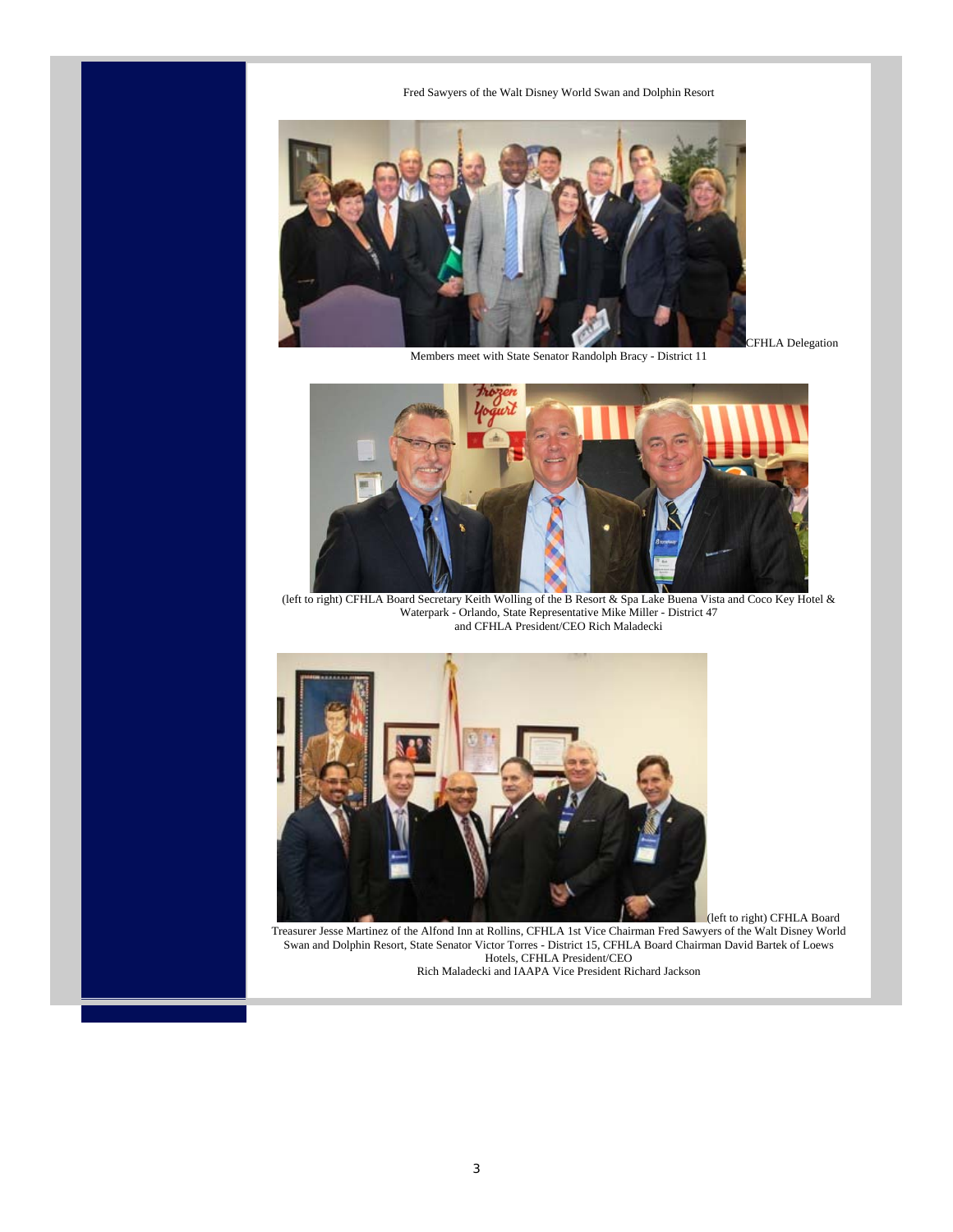

Delegation Members pose outside of the Capitol Building

 CFHLA thanks the following Members for participating in the Tourism Day delegation trip to Tallahassee this year:

> **Dave Bartek Loews Hotels**

**Jackie Bozzuto Lowndes, Drosdick, Doster, Kantor & Reed, P.A.**

**Keri Burns Edlen Electrical Exhibition Services of Orlando**

> **David Chilton ET&T Distributors**

**Brent Dickson Benjamin Moore & Co.**

**Ruthann DiLauri Minuteman Press**

**Alan Fickett Global Sourcing Intl, LLC**

**Chadwick Hardee APDC Services, Inc.**

**Jorg Heyer Sheraton Vistana Villages**

**Jay Hunt Massey Services, Inc.**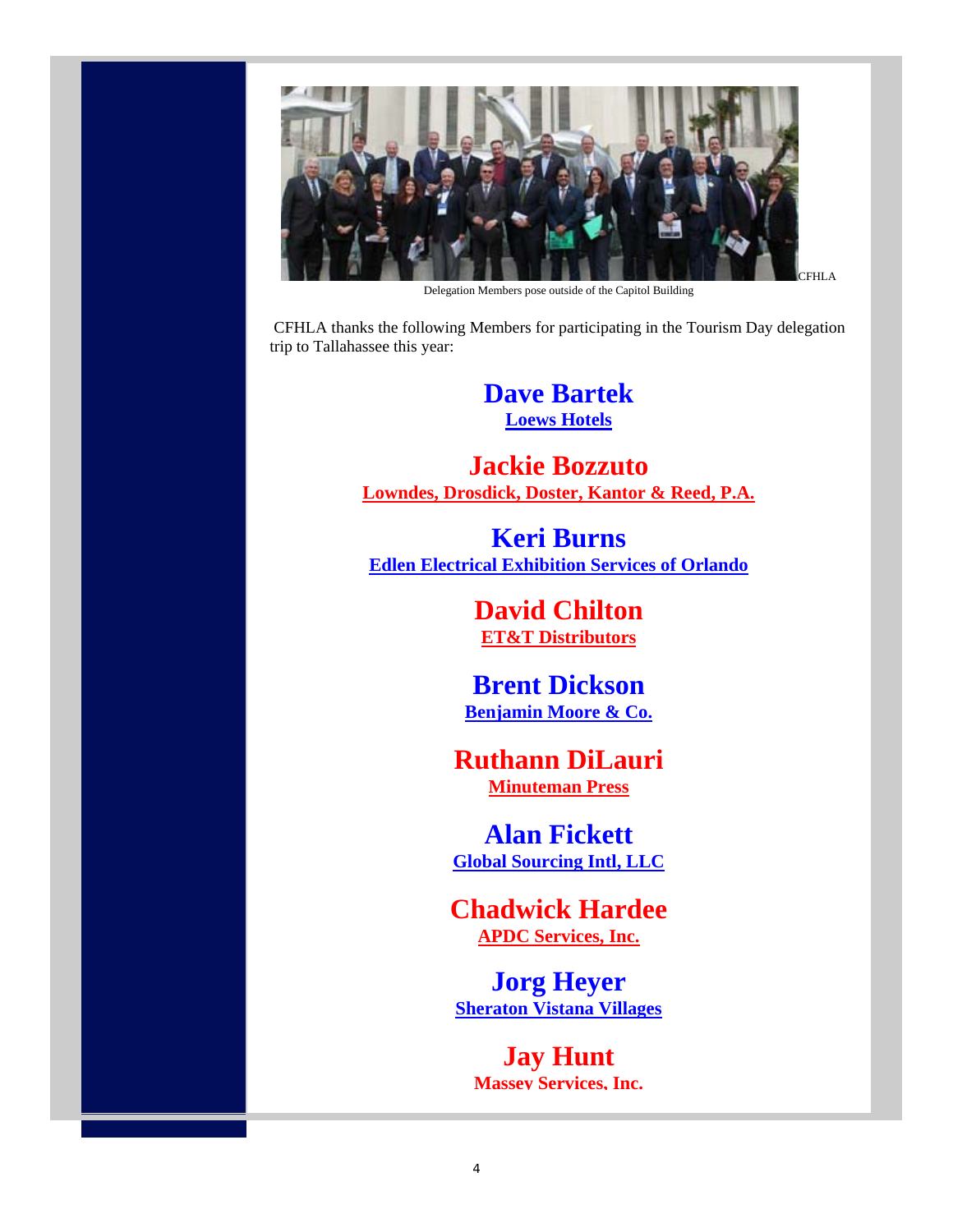**Dan Kline, Magical Memories Villas - Orlando**

**Anthony Lazzara Crowne Plaza Orlando Universal**

> **Craig Leicester Aloft Orlando Downtown**

**Jesse Martinez Alfond Inn at Rollins**

**Jon McGavin Ritz-Carlton Orlando, Grande Lakes**

> **Ron Nagy Bohemian Hotel Celebration**

> **Keith Odza Wyndham Vacation Rentals**

**Rick Patterson Associated Planners Group**

**Mark Politte DoubleTree by Hilton at the Entrance to Universal Orlando** 

> **Frank Quallen Renaissance Orlando Airport Hotel**

**Fred Sawyers Walt Disney World Swan & Dolphin Resort**

**Ron Silveira F.P.I.S., Inc. Brochure Distribution & Travel Marketing**

> **Erin Sims Spinout Guest Laundries**

**Robert Stanfield Omni Orlando Resort at ChampionsGate**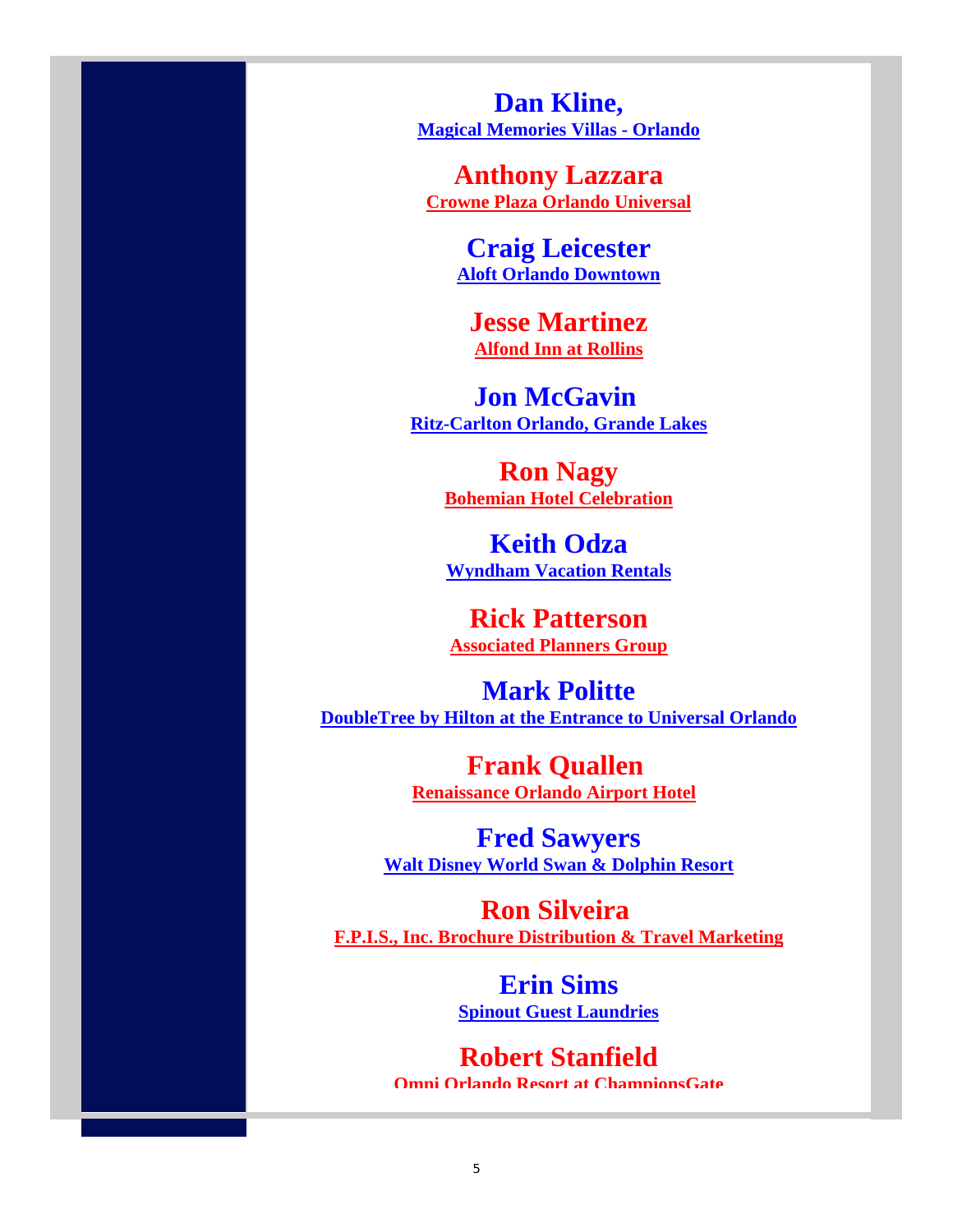**Cindy Staley Sheraton Lake Buena Vista**

#### **Keith Wolling**

**B Resort & Spa Lake Buena Vista**  and

**Coco Key Hotel & Waterpark Resort - Orlando**

### **ORANGE COUNTY**

On Tuesday, March 21<sup>st</sup>, CFHLA President & CEO Rich Maladecki distributed a letter to Orange County Mayor **Teresa Jacobs**, the Orange County Board of County Commissioners and the Orange County Tourist Development Council (TDC) recommending a number of individuals to serve on a **newly-formed Orange County Application Review Committee (ARC).**

*This committee will be tasked with reviewing all applications seeking grants for Orange County Tourist Development Tax (TDT) funds for both events and capital projects.* Once applications are approved by the ARC, they will be forwarded to the TDC for further consideration, before finally being submitted to the Board of County Commissioners for final approval.

In this letter, Maladecki cites *"continued uncertainty in Tallahassee relating to the future of statewide marketing efforts through VISIT FLORIDA"* as an important reason for Orange County leaders to carefully select ARC Members that are both knowledgeable of the Hospitality Industry and invested in the Orange County community so that the spending of TDT funds will occur *"judiciously."*

The ARC will utilize TDT grant draft applications that were developed in partnership between Orange County government and CFHLA over the course of several months in 2016.

### **NELSON**

**Orange County Commissioner Bryan Nelson (District 2)** recently announced that he will be running for **Mayor of the City of Apopka**, an election set to occur on March 18, 2018.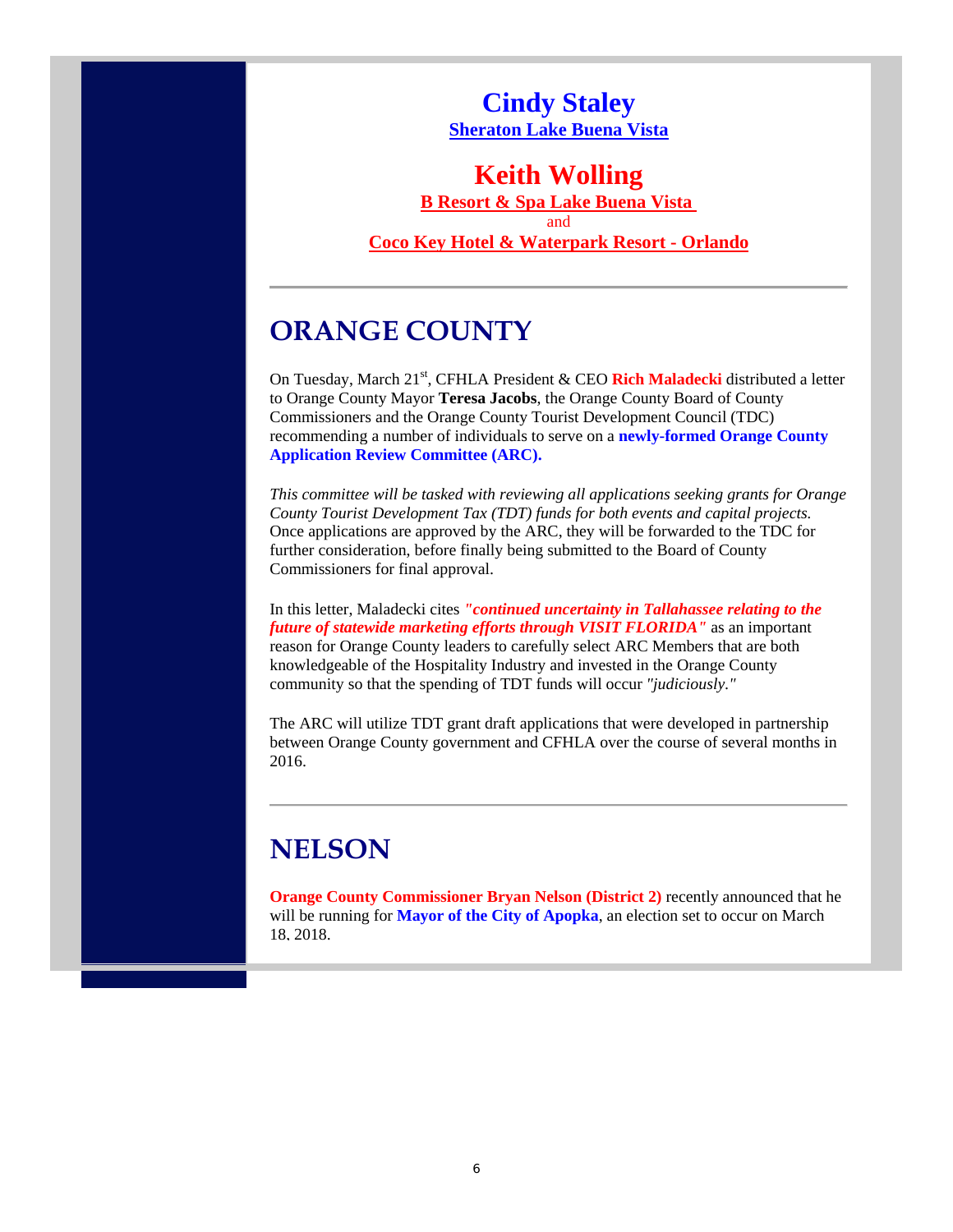

Orange County Commissioner Bryan Nelson - District 2

Commissioner Nelson, a Republican, will face the incumbent Democrat, **Mayor Joe Kilsheimer**, who has announced his intentions to seek reelection.

Mayor Kilsheimer has served as Mayor of Apopka since 2014, the same year Commissioner Nelson was elected to the Orange County Commission.

#### **TIGER BAY**

On Friday, March 10<sup>th</sup>, CFHLA sponsored a Tiger Bay Club of Central Florida Luncheon featuring **Brand USA President & CEO Chris Thompson.**



CFHLA Board Secretary Keith Wolling of the B Resort & Spa Lake Buena Vista and Coco Key Hotel & Waterpark - Orlando, City of Orlando Commissioner Robert Stuart - District 3, Brand USA President/CEO Chris Thompson and CFHLA Board 1st Vice Chairman Fred Sawyers

Addressing an audience of nearly **300 Central Florida business professionals and elected officials** at the Citrus Club, Mr. Thompson described the purpose of Brand USA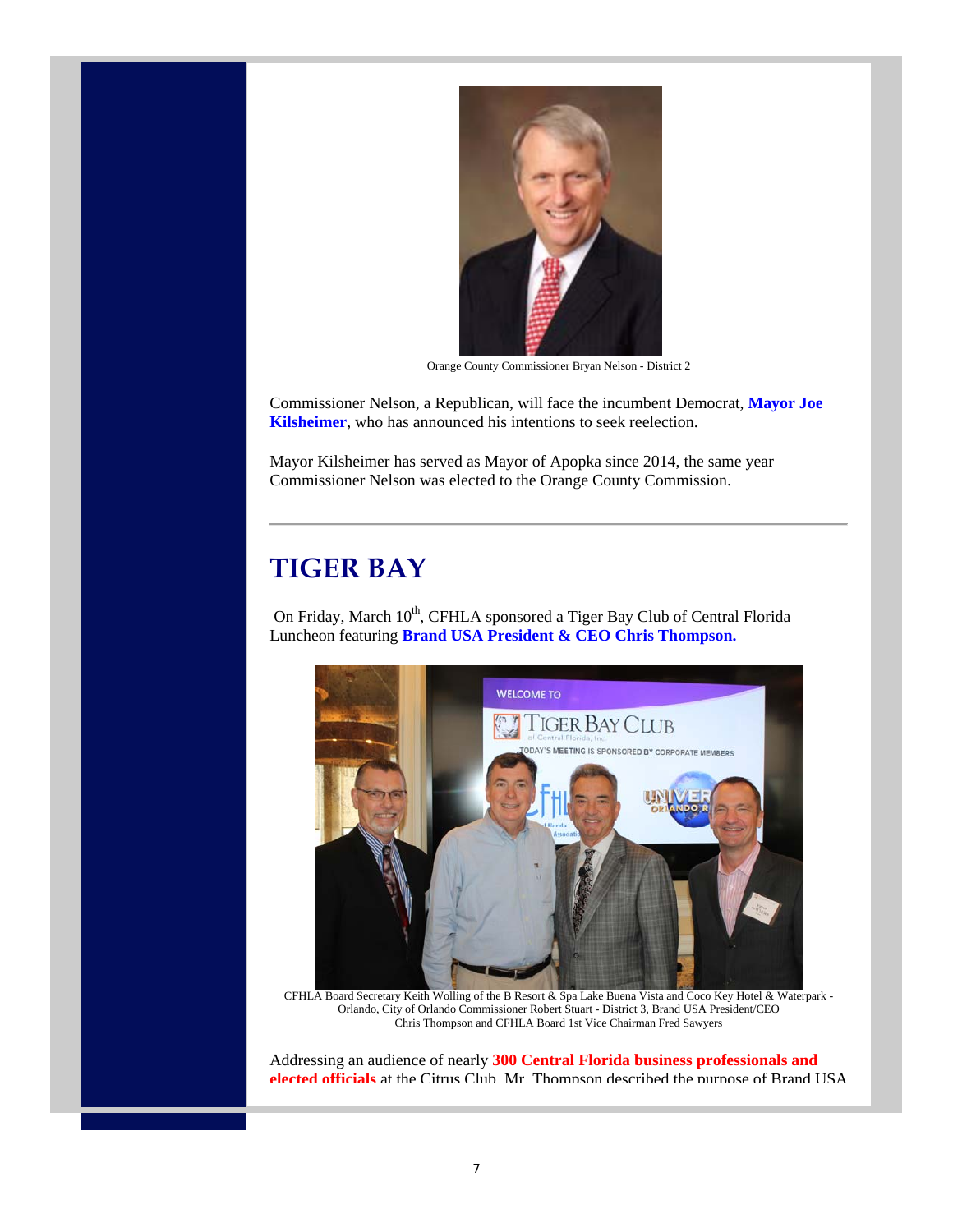*and national economies.*

# **PAC/PC**

CFHLA Finance Director **Lee Johnson** will be forwarding **CFHLA Political Action Committee (PAC) dues invoices to all active CFHLA Members the week of May 1st.**

*Funds raised by the CFHLA-PAC are utilized to identify (via candidate interviews) and financially support Hospitality-Friendly candidates for local and statewide office.*

The CFHLA-PAC will be active in 2017-2018 **supporting State House and State Senate candidates that will fight for VISIT FLORIDA and support Hospitality Industry priorities** at a time when leaders in the Florida House are questioning the importance of tourism.

Additionally, all CFHLA Members interested in being placed on the ballot during the Political Action Committee and Political Committee Boards of Directors elections are required to be CFHLA-PAC dues-paying Members.

If you have any questions, please contact CFHLA Public Policy Director Kevin Craig at publicpolicy@cfhla.org

# **LINKS**

**Below please find news articles relating to the political interests of the Hospitality Industry:**

**House OK's Visit Florida funding reform; effort to kill Enterprise Florida**

**Mayor Levine, Regalado hold anti-Airbnb meeting while protesters decry crackdown**

**Governor Rick Scott holds "Fighting for Florida Jobs" rally**

**THIS NEWSLETTER IS PROUDLY SPONSORED BY:**